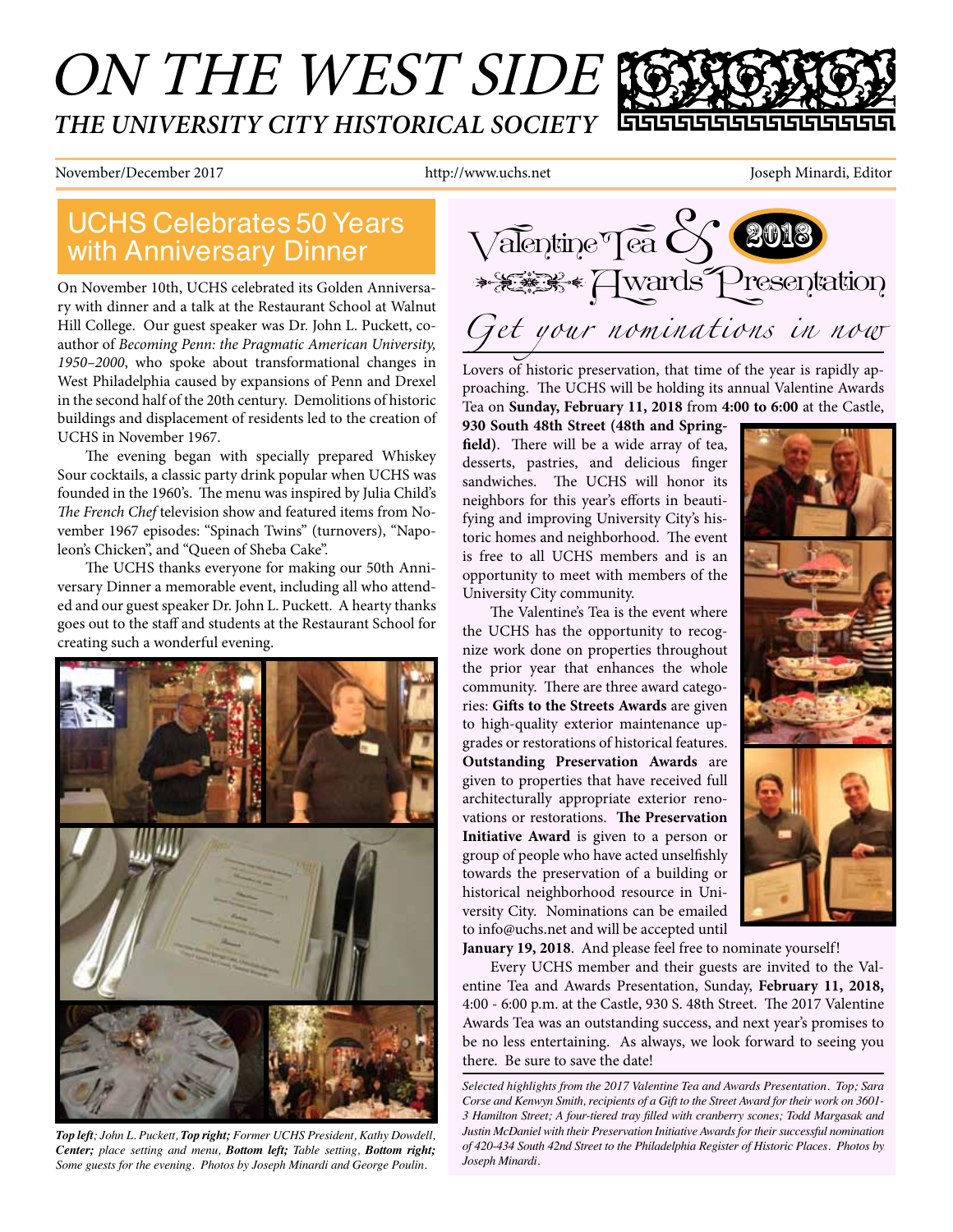### UCHS Recommended Reading: Becoming Penn: the Pragmatic American University 1950–2000

*We know that UCHS members love to read about Philadelphia's rich history, so when a good book comes along, we'll make a recommendation for addition to your library*.

We recommending a book about the growth of the University of Pennsylvania campus during a fifty year expanse beginning at mid-century. The book, *Becoming Penn*, was coauthored by John L. Puckett, the guest speaker at our 50th Anniversary Dinner on November 10th. Penn archivist Mark Frazier Lloyd was the other co-author.

The second half of the twentieth century saw the University of Pennsylvania grow in size as well as in stature. On its way to becoming one of the world's most celebrated research universities, Penn exemplifed the role of urban renewal in the postwar redevelopment and expansion of urban universities, and the indispensable part these institutions played in the remaking of American cities. Yet urban renewal is only one aspect of this his-

tory. Drawing from Philadelphia's extensive archives as well as the University's own historical records and publications, John L. Puckett and Mark Frazier Lloyd examine Penn's rise to eminence amid the social, moral, and economic forces that transformed major public and private institutions across the nation.



*"Becoming Penn, The Pragmatic American University, 1950-2000." Courtesy of University of Pennsylvania Press, 2015.*

Becoming Penn recounts the shared history of university politics and urban policy as the campus grappled with twentieth-century racial tensions, gender inequality, labor conficts, and economic retrenchment. Examining key policies and initiatives of the administrations led by presidents Gaylord Harnwell, Martin Meyerson, Sheldon Hackney, and Judith Rodin, Puckett and Lloyd revisit the actors, organizations, and controversies that shaped campus life in this turbulent era. Illustrated with archival photographs of the campus and West Philadelphia neighborhood throughout the late twentieth century, Becoming Penn provides a sweeping portrait of one university's growth and impact within the broader social history of American higher education.

Not everything Penn has done in West Philadelphia has been without controversy. With the rapid expansion of Penn's campus came the displacement of many residents, most of whom were Af-

rican-American, and the destruction of many historic buildings from the Streetcar Suburb era.

The twenty-first century also promises more huge changes to West Philadelphia. Time will tell if we can preserve our history.

### <u>gr</u> Window Thlk: h glosshry

*Continued from previous issue*.

Parting Bead: A vertical guide strip on each side of a doublehung window frame which separates the sashes.

**Pediment:** A triangle-shaped crowning ornament, meant to suggest the front of a Greek or Roman temple. Often used as caps or hoods on windows in Classical Revival and Colonial Revival buildings.

**Prime Window:** As distinct from a storm window, this is the primary window in an opening, including frame and sash.

**Queen Anne Window:** A window with small glass window lights arranged in various forms and usually only on the upper sash.

**Rail:** A horizontal member in a door or window sash.

**Reveal:** That part of a jamb or vertical face of an opening for a window or doorway between the frame and the outside surface of a wall. Also, the interior space used to enclose paneled interior shutters that fold back when open.

*To be continued in next issue.*

### **FROM OUR ARCHIVES**

The renewal of Clark Park, which has been around since 1895, was well underway in May of 2001. Our archives note that the University City Historical Society worked closely with Peter Simone of Simone Jafe Collins, Inc., landscape architects, in an attempt to spruce up the century-old greenspace. The UCHS had several of its members participate in the master planning process and solicited suggestions from its membership. A major bone of contention was the relocation of iconic landmarks within the park borders; the Gettysburg Stone, and the Dickens Statue.

Despite its unimpressive setting, the Gettysburg Stone, taken from the Devil's Den area of the Gettysburg Battlefeld, was sited in its current location where tents were erected after the battle. The purpose of the memorial was to commemorate the service of the men and women who administered to the wounded soldiers. The reason for the siting of the Dickens Statue was less clear, but it was recommended that it too should remain in place.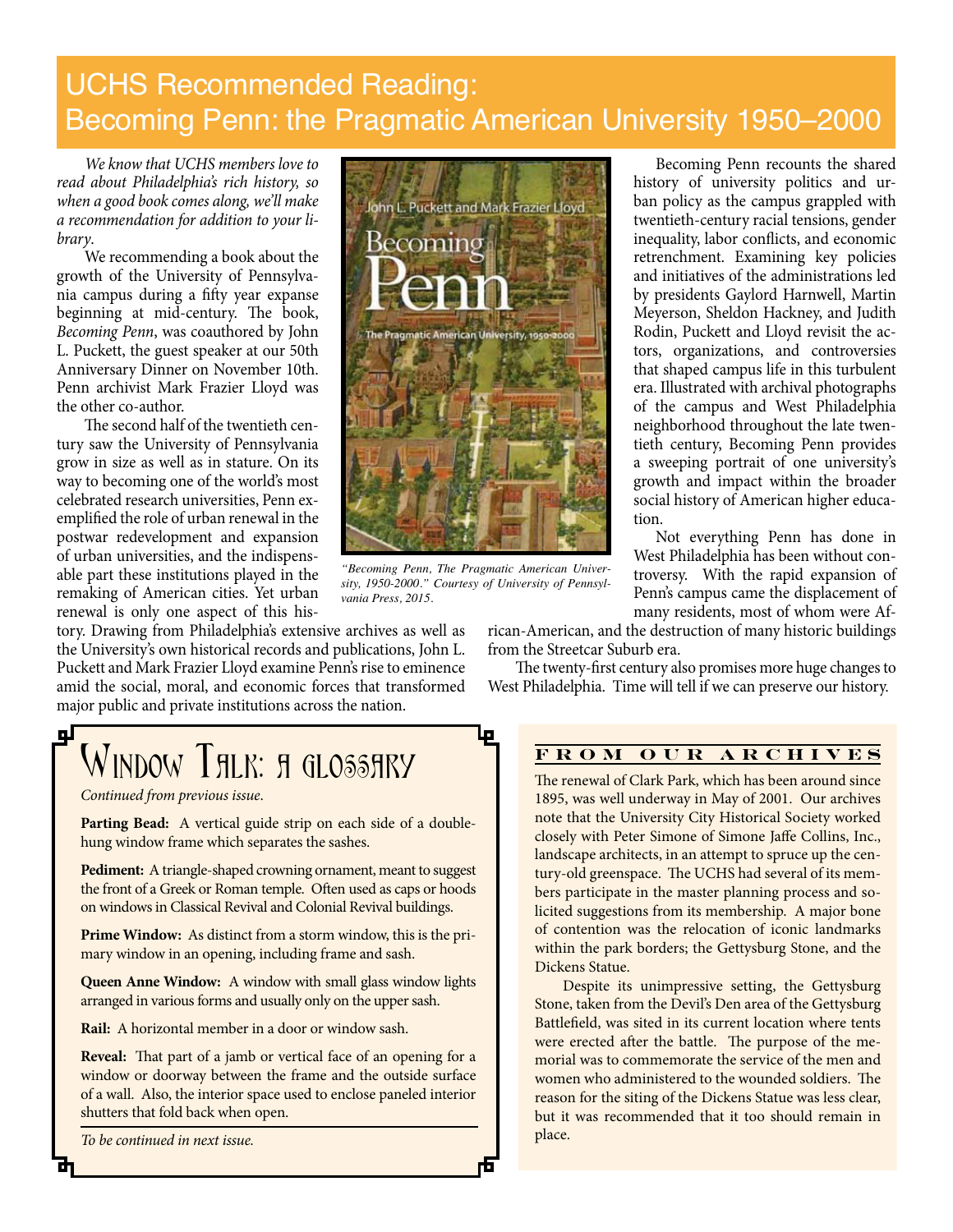#### **University City Then & Now:** 200 block of Melville Street, north from Spruce





*Courtesy of the Penn Archives. Photo by Joseph Minardi.*

These attractive row houses were built in 1906 by Clarence R. Siegel, a builder/contractor of some note in West Philadelphia. Siegel built hundreds of homes in West Philadelphia, including the Garden Court section of University City beginning in 1921. The thirtysix houses on Melville Street were built for a cost of \$5,500 each.

# **PROFILES IN ARCHITECTURE**<br>William K. Watson (fl. 1901-30)

William K. Watson was active as an architect in Philadelphia during the frst three decades of the twentieth century. Later, like many of his fellow architects, Watson ventured in real estate development, a lucrative vocation given the city's rapid growth during this period. Watson not only built hundreds of homes in West Philadelphia, he was also resided there.

#### **Selected Relevant Commissions:**

- 1904: Applegate, L.S., residences (54), 59th and Arch area Residences (112), Delancey, SS of Spruce, NS of Pine, W of 53rd
- 1905: Wilson, John R., residences (8), SS of Walton, 85' west of 51st
- 1906: Wilson, John R., residences (8), SS of Walton, 93' east of 52nd
- 1907: Residences (99), 61st and Delancey/Pine area
- 1908: Residences (15), Cedar and Conestoga area
- 1909: Emburg, James C., residences (20), ES of Conestoga, S of Cedar Wilson, John R., residences (33), 62nd & Dickens area Residences (3), corner of Yewdall and Race Residences (30), Hobson, 108' South of Woodland Residences (30), Bonnaffon, 108' South of Woodland
- 1910: Emburg, James C., residences (20), ES of Yewdall, 87' S of Cedar Residences (12), WS of 54th, North of Catharine
- 1911: Wilson, John R., residences (39), 57th, North of Greenway Residences (56), Frazier, 16' North of Greenway

## Did you know?

Acclaimed academic and author **Margaret Mead** (1901-1978) lived at **205 St. Marks Square** for a brief time as a small child. Her father, **Edward Sherwood Mead** (1874-1955), was also an academic of note, as a pioneer in fnance education and a educator at the Wharton School from 1900 to 1944. Margaret's family moved around quite a bit and she resided at St. Marks Square for only a few years.

Margaret Mead was also a pioneer in the feld of anthropology (M.A. and Ph.D., Columbia University) and an activist for women's rights. She died in New York City at age 76.

## **Ask the Experts**

### **Repairing a Newel Post**

Q: **My newel post is loose. Can you give me ideas on how to properly repair it?**

 $\mathsf{A}$ : The newel connection to the bottom step is a vulnerable joint. Because of its height, the newel acts as a lever when something bumps against the top of it. This weakens the connections of the newel to the bottom step and to the floor.

If a glued-and-bored or a nailed joint loosens up, a few wellplaced nails may do the trick. Take the time to understand the construction of the joint, because lots of random nails can actually weaken or split the joint. No need to worry about splitting a solid newel, but as always, drill a pilot hole or nip off the end of the nail in you're going into a thing piece of hardwood.

Without disassembly of the stair, you won't know for sure if the riser and tread were cut away to let in the housed newel. If nails won't hold, screw through the newel base into the front of the riser or the open string. Counter-bore any screws and plug the holes. Screwing into the string will always strengthen the newel connection; its disadvantage, of course, is the plugged hole left in the face of the newel.

If a newel is very loose, you might as well remove it to examine the actual connection, rather than taking pot-luck with random nails. First, disconnect the handrail. Pull the newel loose from the floor. It's probably toenailed, but if the newel was loose to begin with, removal should be easy. Take out all the old nails, and start over on the assembly. Don't use glue except on a bored connection into the rail or tread. Drive nails at angle to the grain; nailing directly into end grain gives a weak connection.

To tighten the connection of a box newel to the floor, take off the cap and see if there's a center rod. If there is, tighten the nut to pull the newel against the floor. If the rod is no longer connected to the floor, remove the newel and secure to rod to the floor. If there is no rod, install a threaded rod the height of the newel.

From The Old-House Journal, July, 1981.